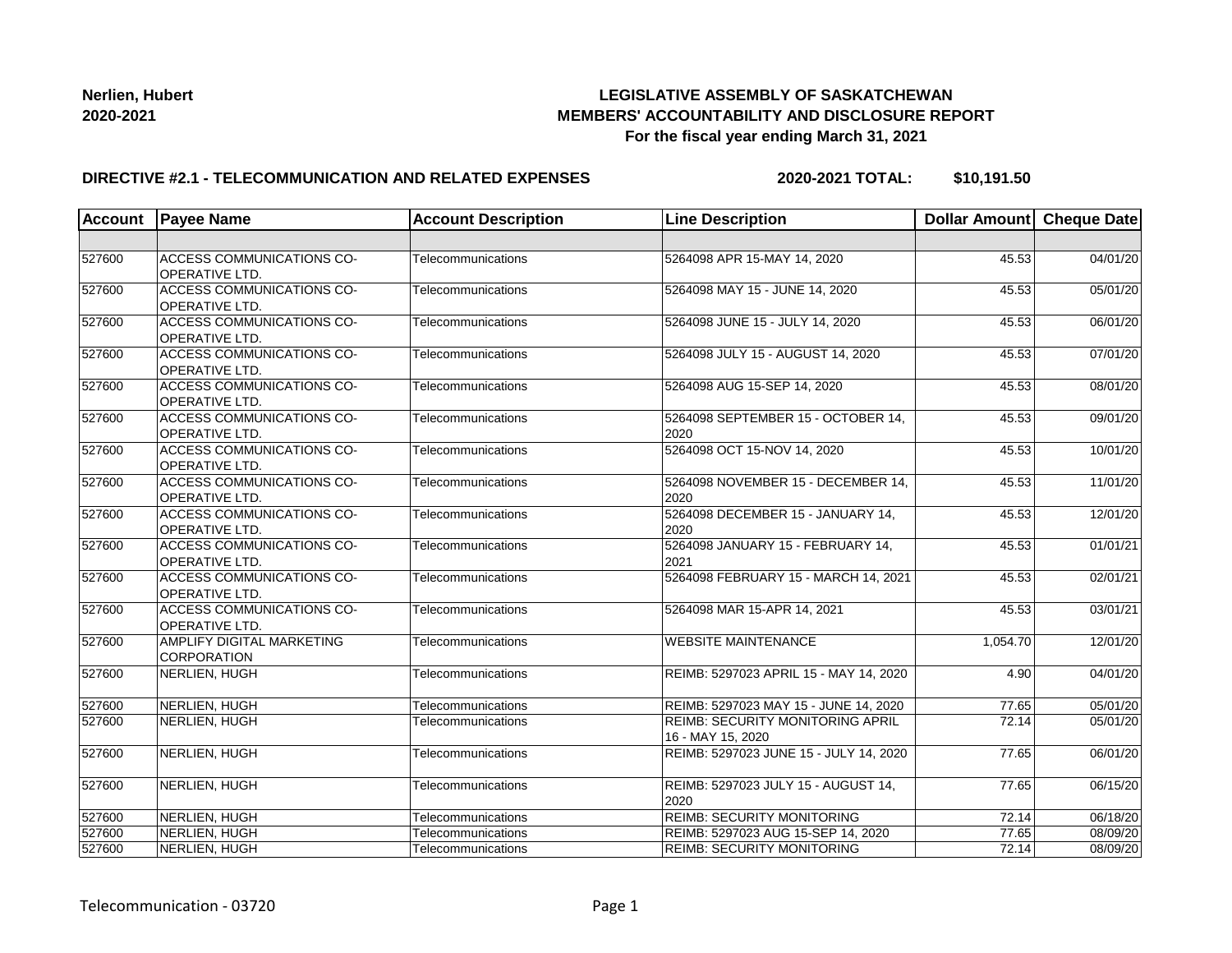## **LEGISLATIVE ASSEMBLY OF SASKATCHEWAN MEMBERS' ACCOUNTABILITY AND DISCLOSURE REPORT For the fiscal year ending March 31, 2021**

### **DIRECTIVE #2.1 - TELECOMMUNICATION AND RELATED EXPENSES**

**2020-2021 TOTAL: \$10,191.50**

| <b>Account</b> | <b>Payee Name</b> | <b>Account Description</b> | <b>Line Description</b>                                  | Dollar Amount Cheque Date |          |
|----------------|-------------------|----------------------------|----------------------------------------------------------|---------------------------|----------|
|                |                   |                            |                                                          |                           |          |
| 527600         | NERLIEN, HUGH     | Telecommunications         | REIMB: 5297023 ENDING AT<br><b>DISSOLUTION</b>           | 38.83                     | 09/01/20 |
| 527600         | NERLIEN, HUGH     | Telecommunications         | <b>REIMB: SECURITY MONITORING</b>                        | 72.14                     | 09/01/20 |
| 527600         | NERLIEN, HUGH     | Telecommunications         | <b>REIMB: SECURITY MONITORING</b>                        | 72.14                     | 09/16/20 |
| 527600         | NERLIEN, HUGH     | Telecommunications         | <b>REIMB: SECURITY MONITORING</b>                        | 72.14                     | 11/01/20 |
| 527600         | NERLIEN, HUGH     | Telecommunications         | REIMB: 5297023 NOVEMBER 15 -<br><b>DECEMBER 14, 2020</b> | 77.65                     | 11/01/20 |
| 527600         | NERLIEN, HUGH     | Telecommunications         | REIMB: 328458788005 SEPTEMBER 23,<br>2020                | 48.91                     | 11/01/20 |
| 527600         | NERLIEN, HUGH     | Telecommunications         | <b>REIMB: SECURITY MONITORING</b>                        | 72.14                     | 11/16/20 |
| 527600         | NERLIEN, HUGH     | Telecommunications         | REIMB: 5297023 DECEMBER 15 -                             | 77.65                     | 12/01/20 |
|                |                   |                            | <b>JANUARY 14, 2020</b>                                  |                           |          |
| 527600         | NERLIEN, HUGH     | Telecommunications         | REIMB: 5297023 JAN 15-FEB 14, 2020                       | 77.65                     | 01/02/21 |
| 527600         | NERLIEN, HUGH     | Telecommunications         | <b>REIMB: SECURITY MONITORING</b>                        | 72.14                     | 01/02/21 |
| 527600         | NERLIEN, HUGH     | Telecommunications         | <b>REIMB: SECURITY SERVICE</b>                           | 72.14                     | 02/01/21 |
| 527600         | NERLIEN, HUGH     | Telecommunications         | <b>REIMB: INTERNET</b>                                   | 77.65                     | 02/02/21 |
| 527600         | NERLIEN, HUGH     | Telecommunications         | REIMB: 5297023 MARCH 15 - APRIL 14,<br>2021              | 77.65                     | 02/15/21 |
| 527600         | NERLIEN, HUGH     | Telecommunications         | <b>REIMB: SECURITY MONITORING</b>                        | 72.14                     | 02/16/21 |
| 527600         | NERLIEN, HUGH     | Telecommunications         | <b>REIMB: SECURITY MONITORING</b>                        | 72.14                     | 03/16/21 |
| 527600         | <b>SASKTEL</b>    | Telecommunications         | 328458788005 APRIL 23, 2020                              | 48.91                     | 05/01/20 |
| 527600         | <b>SASKTEL</b>    | Telecommunications         | 934790199009 APRIL 22, 2020                              | 315.11                    | 05/01/20 |
| 527600         | <b>SASKTEL</b>    | Telecommunications         | 328458788005 MAY 23, 2020                                | 48.91                     | 06/01/20 |
| 527600         | <b>SASKTEL</b>    | Telecommunications         | 934790199009 MAY 22, 2020                                | 315.49                    | 06/01/20 |
| 527600         | <b>SASKTEL</b>    | Telecommunications         | 934790199009 JUNE 22, 2020                               | 316.04                    | 07/01/20 |
| 527600         | <b>SASKTEL</b>    | Telecommunications         | 328458788005 JUNE 23, 2020                               | 48.91                     | 07/01/20 |
| 527600         | SASKTEL           | Telecommunications         | 934790199009 JUL 22, 2020                                | 318.82                    | 08/01/20 |
| 527600         | <b>SASKTEL</b>    | Telecommunications         | 328458788005 JUL 23, 2020                                | 48.91                     | 08/01/20 |
| 527600         | <b>SASKTEL</b>    | Telecommunications         | 934790199009 AUGUST 22, 2020                             | 319.05                    | 09/01/20 |
| 527600         | <b>SASKTEL</b>    | Telecommunications         | RTV-HUGH NERLIEN- MOBILE DEVICE<br><b>USAGE</b>          | 48.91                     | 09/01/20 |
| 527600         | <b>SASKTEL</b>    | Telecommunications         | 328458788005 AUGUST 23, 2020                             | 48.91                     | 09/01/20 |
| 527600         | <b>SASKTEL</b>    | Telecommunications         | <b>RTV-HUGH NERLIEN- MOBILE DEVICE</b><br><b>USAGE</b>   | $-48.91$                  | 09/01/20 |
| 527600         | <b>SASKTEL</b>    | Telecommunications         | RTV-HUGH NERLIEN- MOBILE DEVICE<br><b>USAGE</b>          | $-48.91$                  | 10/01/20 |
| 527600         | <b>SASKTEL</b>    | Telecommunications         | 934790199009 SEPTEMBER 22, 2020                          | 326.32                    | 11/01/20 |
| 527600         | <b>SASKTEL</b>    | Telecommunications         | 934790199009 OCTOBER 22, 2020                            | 334.27                    | 11/01/20 |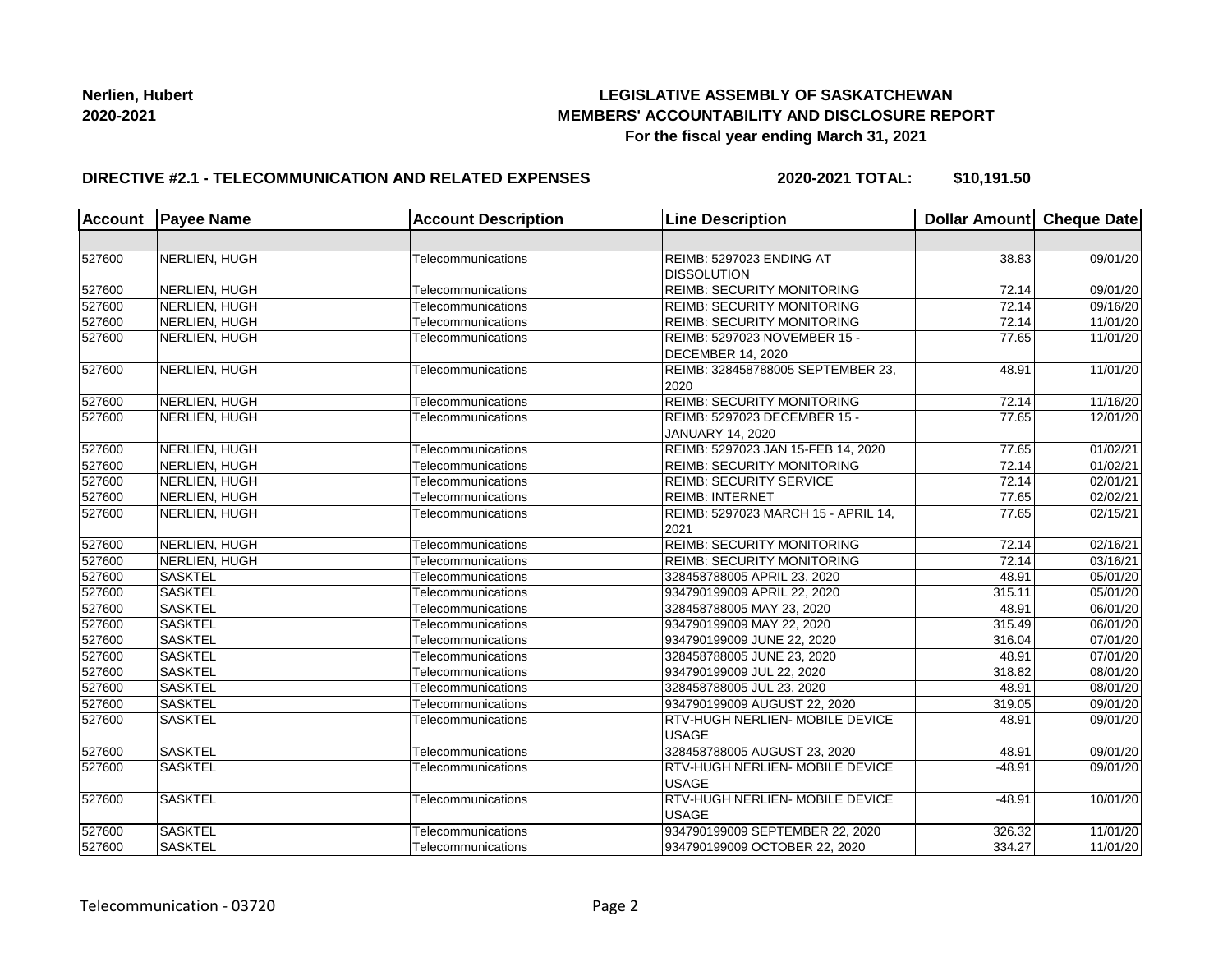## **LEGISLATIVE ASSEMBLY OF SASKATCHEWAN MEMBERS' ACCOUNTABILITY AND DISCLOSURE REPORT For the fiscal year ending March 31, 2021**

# **DIRECTIVE #2.1 - TELECOMMUNICATION AND RELATED EXPENSES**

**2020-2021 TOTAL: \$10,191.50**

| <b>Account</b> | <b>Payee Name</b> | <b>Account Description</b> | <b>Line Description</b>                | Dollar Amount | Cheque Date |
|----------------|-------------------|----------------------------|----------------------------------------|---------------|-------------|
|                |                   |                            |                                        |               |             |
| 527600         | <b>SASKTEL</b>    | Telecommunications         | 328458788005 OCTOBER 23, 2020          | 48.91         | 11/01/20    |
| 527600         | <b>SASKTEL</b>    | Telecommunications         | 934790199009 NOV 22, 2020              | 552.90        | 12/01/20    |
| 527600         | SASKTEL           | Telecommunications         | 328458788005 NOV 23, 2020              | 50.38         | 12/01/20    |
| 527600         | <b>SASKTEL</b>    | Telecommunications         | 328458788005 DECEMBER 23, 2020         | 50.38         | 01/01/21    |
| 527600         | <b>SASKTEL</b>    | Telecommunications         | 934790199009 DECEMBER 22, 2020         | 335.60        | 01/01/21    |
| 527600         | <b>SASKTEL</b>    | Telecommunications         | 934790199009 JANUARY 22, 2021          | 317.93        | 02/01/21    |
| 527600         | <b>SASKTEL</b>    | Telecommunications         | 328458788005 JANUARY 23, 2021          | 50.42         | 02/01/21    |
| 527600         | <b>SASKTEL</b>    | Telecommunications         | <b>RTV - HUBERT NERLIEN - PERSONAL</b> | $-50.00$      | 02/11/21    |
|                |                   |                            | <b>USE</b>                             |               |             |
| 527600         | <b>SASKTEL</b>    | Telecommunications         | 328458788005 FEBRUARY 23, 2021         | 48.91         | 03/01/21    |
| 527600         | <b>SASKTEL</b>    | Telecommunications         | 934790199009 FEBRUARY 22, 2021         | 315.69        | 03/01/21    |
| 527600         | <b>SASKTEL</b>    | Telecommunications         | 934790199009 MARCH 22, 2021            | 332.29        | 03/22/21    |
| 527600         | <b>SASKTEL</b>    | Telecommunications         | 328458788005 MAARCH 23, 2021           | 48.91         | 03/23/21    |
| 530600         | <b>SASKTEL</b>    | Placement -Tender Ads      | 934790199009 APRIL 22, 2020            | 223.85        | 05/01/20    |
| 530600         | <b>SASKTEL</b>    | Placement -Tender Ads      | 934790199009 MAY 22, 2020              | 223.85        | 06/01/20    |
| 530600         | <b>SASKTEL</b>    | Placement -Tender Ads      | 934790199009 JUNE 22, 2020             | 223.85        | 07/01/20    |
| 530600         | <b>SASKTEL</b>    | Placement - Tender Ads     | 934790199009 JUL 22, 2020              | 223.85        | 08/01/20    |
| 530600         | <b>SASKTEL</b>    | Placement -Tender Ads      | 934790199009 AUGUST 22, 2020           | 223.85        | 09/01/20    |
| 530600         | <b>SASKTEL</b>    | Placement -Tender Ads      | 934790199009 OCTOBER 22, 2020          | 223.85        | 11/01/20    |
| 530600         | <b>SASKTEL</b>    | Placement - Tender Ads     | 934790199009 SEPTEMBER 22, 2020        | 223.85        | 11/01/20    |
| 530600         | <b>SASKTEL</b>    | Placement - Tender Ads     | 934790199009 DECEMBER 22, 2020         | 223.85        | 01/01/21    |
| 530600         | <b>SASKTEL</b>    | Placement - Tender Ads     | 934790199009 JANUARY 22, 2021          | 223.85        | 02/01/21    |
| 530600         | <b>SASKTEL</b>    | Placement -Tender Ads      | 934790199009 FEBRUARY 22, 2021         | 223.85        | 03/01/21    |
| 530600         | <b>SASKTEL</b>    | Placement -Tender Ads      | 934790199009 MARCH 22, 2021            | 223.85        | 03/22/21    |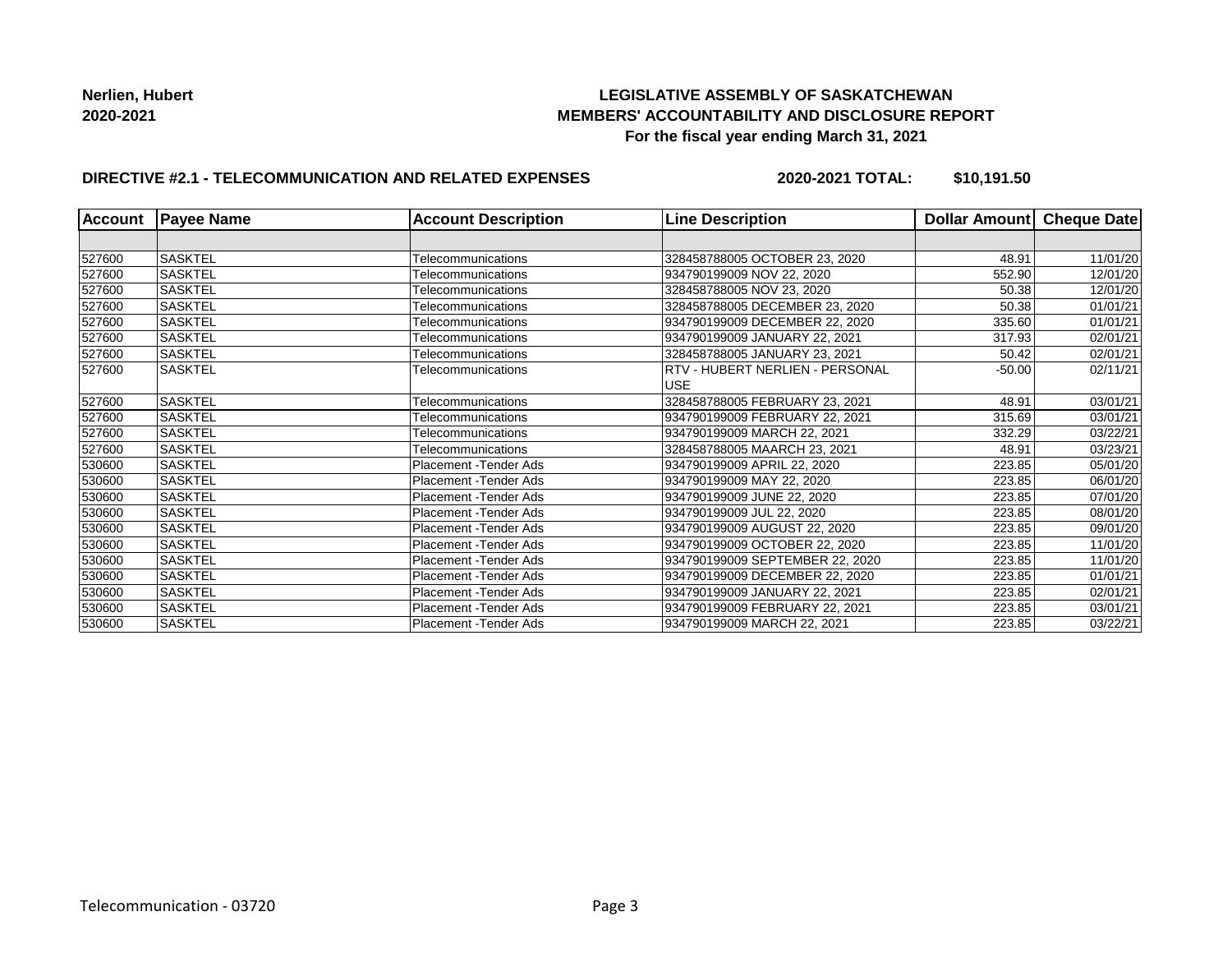# **LEGISLATIVE ASSEMBLY OF SASKATCHEWAN MEMBERS' ACCOUNTABILITY AND DISCLOSURE REPORT For the fiscal year ending March 31, 2021**

### **DIRECTIVE #3.1 - MLA TRAVEL AND LIVING EXPENSES**

**2020-2021 TOTAL: \$26,445.03**

| <b>Account</b>   | <b>Payee Name</b> | <b>Account Description</b>  | <b>Line Description</b>            | Dollar Amount Cheque Date |                       |
|------------------|-------------------|-----------------------------|------------------------------------|---------------------------|-----------------------|
|                  |                   |                             |                                    |                           |                       |
| 541900           | NERLIEN, HUGH     | Elected Rep - Travel        | MLA TRAVEL APRIL 27 - 29, 2020     | 403.90                    | 05/05/20              |
| 541900           | NERLIEN, HUGH     | Elected Rep - Travel        | JUNE 2020 MLA REGINA               | 79.84                     | 05/21/20              |
|                  |                   |                             | <b>ACCOMMODATIONS</b>              |                           |                       |
| 541900           | NERLIEN, HUGH     | Elected Rep - Travel        | MLA TRAVEL JUNE 11 - 19, 2020      | 774.05                    | 06/22/20              |
| 541900           | NERLIEN, HUGH     | Elected Rep - Travel        | JUN 2020 MLA REGINA                | 41.20                     | 06/22/20              |
|                  |                   |                             | <b>ACCOMMODATIONS</b>              |                           |                       |
| 541900           | NERLIEN, HUGH     | Elected Rep - Travel        | MLA TRAVEL JUNE 22 - JULY 3, 2020  | 839.15                    | $\overline{07/0}1/20$ |
| 541900           | NERLIEN, HUGH     | Elected Rep - Travel        | MLA TRAVEL JUL 8-30, 2020          | 270.75                    | 08/09/20              |
| 541900           | NERLIEN, HUGH     | <b>Elected Rep - Travel</b> | JULY 2020 MLA REGINA               | 44.41                     | 08/09/20              |
|                  |                   |                             | <b>ACCOMMODATION</b>               |                           |                       |
| 541900           | NERLIEN, HUGH     | Elected Rep - Travel        | MLA TRAVEL AUG 4-7, 2020           | 115.90                    | 08/14/20              |
| 541900           | NERLIEN, HUGH     | Elected Rep - Travel        | AUGUST 2020 MLA REGINA             | 268.93                    | 09/02/20              |
|                  |                   |                             | <b>ACCOMMODATIONS</b>              |                           |                       |
| 541900           | NERLIEN, HUGH     | Elected Rep - Travel        | MLA TRAVEL AUGUST 10 - 27, 2020    | 475.95                    | 09/02/20              |
| 541900           | NERLIEN, HUGH     | Elected Rep - Travel        | MLA TRAVEL SEPTEMBER 2 - 5, 2020   | 462.35                    | 09/11/20              |
| 541900           | NERLIEN, HUGH     | Elected Rep - Travel        | MLA TRAVEL SEPTEMBER 10 - 15, 2020 | 315.40                    | 09/22/20              |
| 541900           | NERLIEN, HUGH     | Elected Rep - Travel        | NOVEMBER 2020 MLA REGINA           | 41.03                     | 10/13/20              |
|                  |                   |                             | <b>ACCOMMODATIONS</b>              |                           |                       |
| 541900           | NERLIEN, HUGH     | Elected Rep - Travel        | OCTOBER 2020 MLA REGINA            | 37.12                     | 11/02/20              |
|                  |                   |                             | <b>ACCOMMODATIONS</b>              |                           |                       |
| 541900           | NERLIEN, HUGH     | Elected Rep - Travel        | MLA TRAVEL OCTOBER 29 - NOVEMBER   | 496.06                    | 11/19/20              |
|                  |                   |                             | 2. 2020                            |                           |                       |
| 541900           | NERLIEN, HUGH     | Elected Rep - Travel        | DECEMBER 2020 MLA REGINA           | 47.66                     | 11/19/20              |
|                  |                   |                             | <b>ACCOMMODATIONS</b>              |                           |                       |
| 541900           | NERLIEN, HUGH     | Elected Rep - Travel        | MLA TRAVEL NOVEMBER 24 - 26, 2020  | 512.36                    | 12/01/20              |
| 541900           | NERLIEN, HUGH     | <b>Elected Rep - Travel</b> | MLA TRAVEL NOV 29- DEC 10, 2020    | 1,353.86                  | 12/21/20              |
| 541900           | NERLIEN, HUGH     | Elected Rep - Travel        | DEC 2020 MLA REGINA                | 34.44                     | 01/02/21              |
|                  |                   |                             | <b>ACCOMMODATION</b>               |                           |                       |
| 541900           | NERLIEN, HUGH     | Elected Rep - Travel        | MLA TRAVEL JAN 13-14, 2021         | 422.18                    | 01/25/21              |
| 541900           | NERLIEN, HUGH     | Elected Rep - Travel        | JAN 2021 MLA REGINA                | 36.11                     | 01/25/21              |
|                  |                   |                             | <b>ACCOMMODATION</b>               |                           |                       |
| 541900           | NERLIEN, HUGH     | Elected Rep - Travel        | MLA TRAVEL JANUARY 31 - FEBRUARY   | 401.13                    | 02/08/21              |
|                  |                   |                             | 1.2021                             |                           |                       |
| 541900           | NERLIEN, HUGH     | Elected Rep - Travel        | FEBRUARY 2021 MLA REGINA           | 36.47                     | 02/16/21              |
|                  |                   |                             | <b>ACCOMMODATIONS</b>              |                           |                       |
| 541900<br>541900 | NERLIEN, HUGH     | Elected Rep - Travel        | MLA TRAVEL FEBRUARY 7 - 10, 2021   | 588.13                    | 02/16/21              |
|                  | NERLIEN, HUGH     | Elected Rep - Travel        | MLA TRAVEL FEBRUARY 14 - 16, 2021  | 567.33                    | 02/22/21              |
| 541900           | NERLIEN, HUGH     | Elected Rep - Travel        | MLA TRAVEL FEB 21-23, 2021         | 567.33                    | 03/10/21              |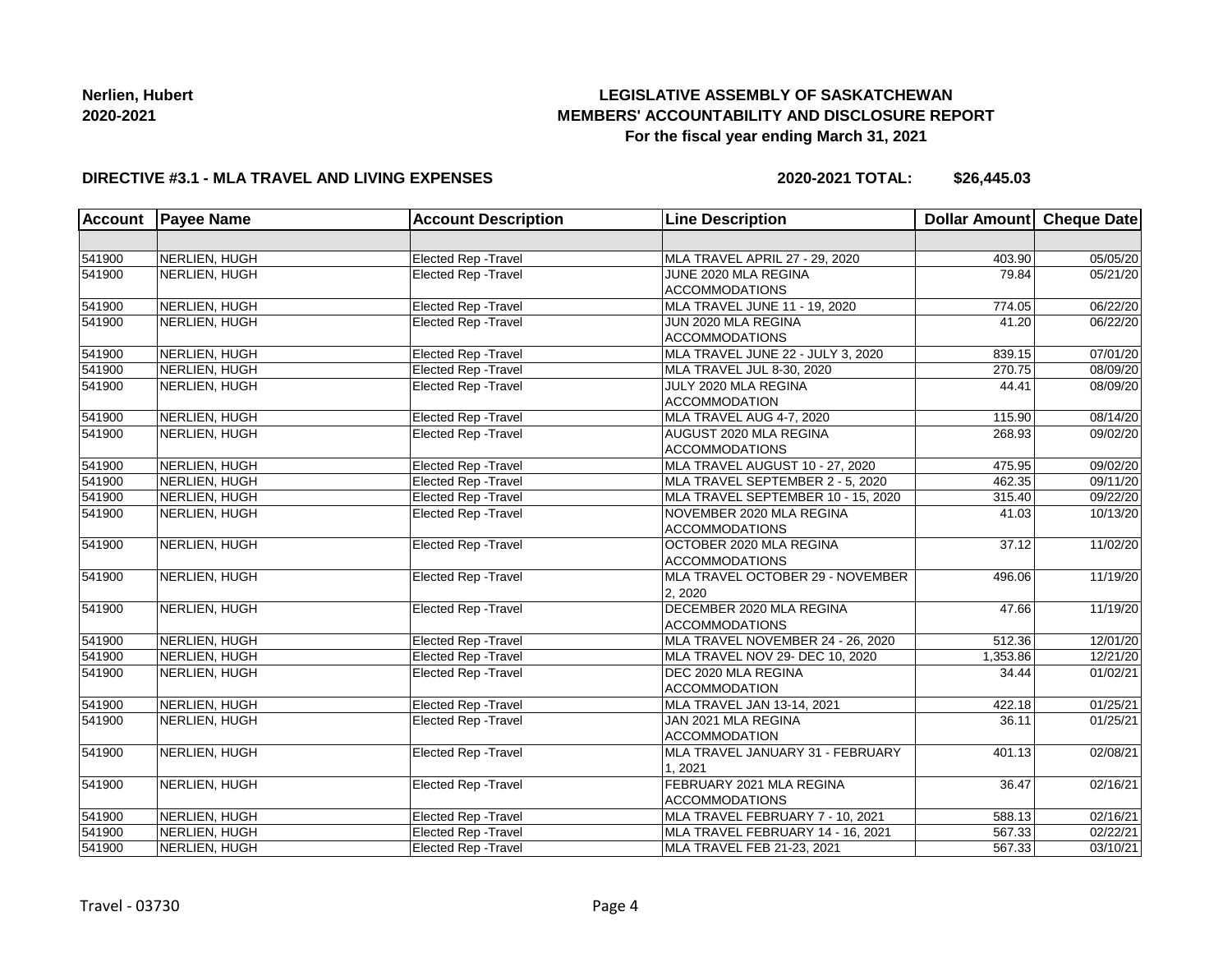# **LEGISLATIVE ASSEMBLY OF SASKATCHEWAN MEMBERS' ACCOUNTABILITY AND DISCLOSURE REPORT For the fiscal year ending March 31, 2021**

### **DIRECTIVE #3.1 - MLA TRAVEL AND LIVING EXPENSES**

**2020-2021 TOTAL: \$26,445.03**

| <b>Account</b> | <b>Payee Name</b>     | <b>Account Description</b>  | <b>Line Description</b>        | Dollar Amount | Cheque Date |
|----------------|-----------------------|-----------------------------|--------------------------------|---------------|-------------|
|                |                       |                             |                                |               |             |
| 541900         | NERLIEN. HUGH         | Elected Rep - Travel        | MLA TRAVEL MARCH 9-10, 2021    | 422.18        | 03/17/21    |
| 541900         | NERLIEN, HUGH         | <b>Elected Rep - Travel</b> | MARCH 2021 REGINA              | 37.42         | 03/17/21    |
|                |                       |                             | <b>ACCOMMODATIONS</b>          |               |             |
| 541900         | NERLIEN. HUGH         | <b>Elected Rep - Travel</b> | MLA TRAVEL MARCH 16 - 25, 2021 | 792.39        | 03/31/21    |
| 541900         | <b>WAVERLEY MANOR</b> | Elected Rep - Travel        | APRIL 2020 MLA REGINA          | 1,330.00      | 04/01/20    |
|                |                       |                             | <b>ACCOMMODATIONS</b>          |               |             |
| 541900         | <b>WAVERLEY MANOR</b> | Elected Rep - Travel        | MAY 2020 MLA REGINA            | 1,330.00      | 04/13/20    |
|                |                       |                             | <b>ACCOMMODATIONS</b>          |               |             |
| 541900         | <b>WAVERLEY MANOR</b> | <b>Elected Rep - Travel</b> | JUNE 2020 MLA REGINA           | 1,330.00      | 05/21/20    |
|                |                       |                             | <b>ACCOMMODATIONS</b>          |               |             |
| 541900         | <b>WAVERLEY MANOR</b> | Elected Rep - Travel        | JULY 2020 MLA REGINA           | 1,330.00      | 06/16/20    |
|                |                       |                             | <b>ACCOMMODATIONS</b>          |               |             |
| 541900         | <b>WAVERLEY MANOR</b> | Elected Rep - Travel        | AUG 2020 MLA REGINA            | 1,330.00      | 07/18/20    |
|                |                       |                             | <b>ACCOMMODATION</b>           |               |             |
| 541900         | <b>WAVERLEY MANOR</b> | <b>Elected Rep - Travel</b> | SEPTEMBER 2020 MLA REGINA      | 1,330.00      | 08/14/20    |
|                |                       |                             | <b>ACCOMMODATIONS</b>          |               |             |
| 541900         | <b>WAVERLEY MANOR</b> | Elected Rep - Travel        | OCTOBER 2020 MLA REGINA        | 1,330.00      | 09/15/20    |
|                |                       |                             | <b>ACCOMMODATION</b>           |               |             |
| 541900         | <b>WAVERLEY MANOR</b> | Elected Rep - Travel        | NOVEMBER 2020 MLA REGINA       | 1,330.00      | 10/13/20    |
|                |                       |                             | <b>ACCOMMODATIONS</b>          |               |             |
| 541900         | <b>WAVERLEY MANOR</b> | <b>Elected Rep - Travel</b> | DECEMBER 2020 MLA REGINA       | 1,330.00      | 11/19/20    |
|                |                       |                             | <b>ACCOMMODATIONS</b>          |               |             |
| 541900         | <b>WAVERLEY MANOR</b> | Elected Rep - Travel        | <b>JAN 2021 MLA REGINA</b>     | 1,330.00      | 12/21/20    |
|                |                       |                             | <b>ACCOMMODATION</b>           |               |             |
| 541900         | <b>WAVERLEY MANOR</b> | Elected Rep - Travel        | FEB 2021 MLA REGINA            | 1,330.00      | 01/01/21    |
|                |                       |                             | <b>ACCOMMODATIONS</b>          |               |             |
| 541900         | <b>WAVERLEY MANOR</b> | Elected Rep - Travel        | MARCH 2021 MLA REGINA          | 1,330.00      | 02/10/21    |
|                |                       |                             | <b>ACCOMMODATIONS</b>          |               |             |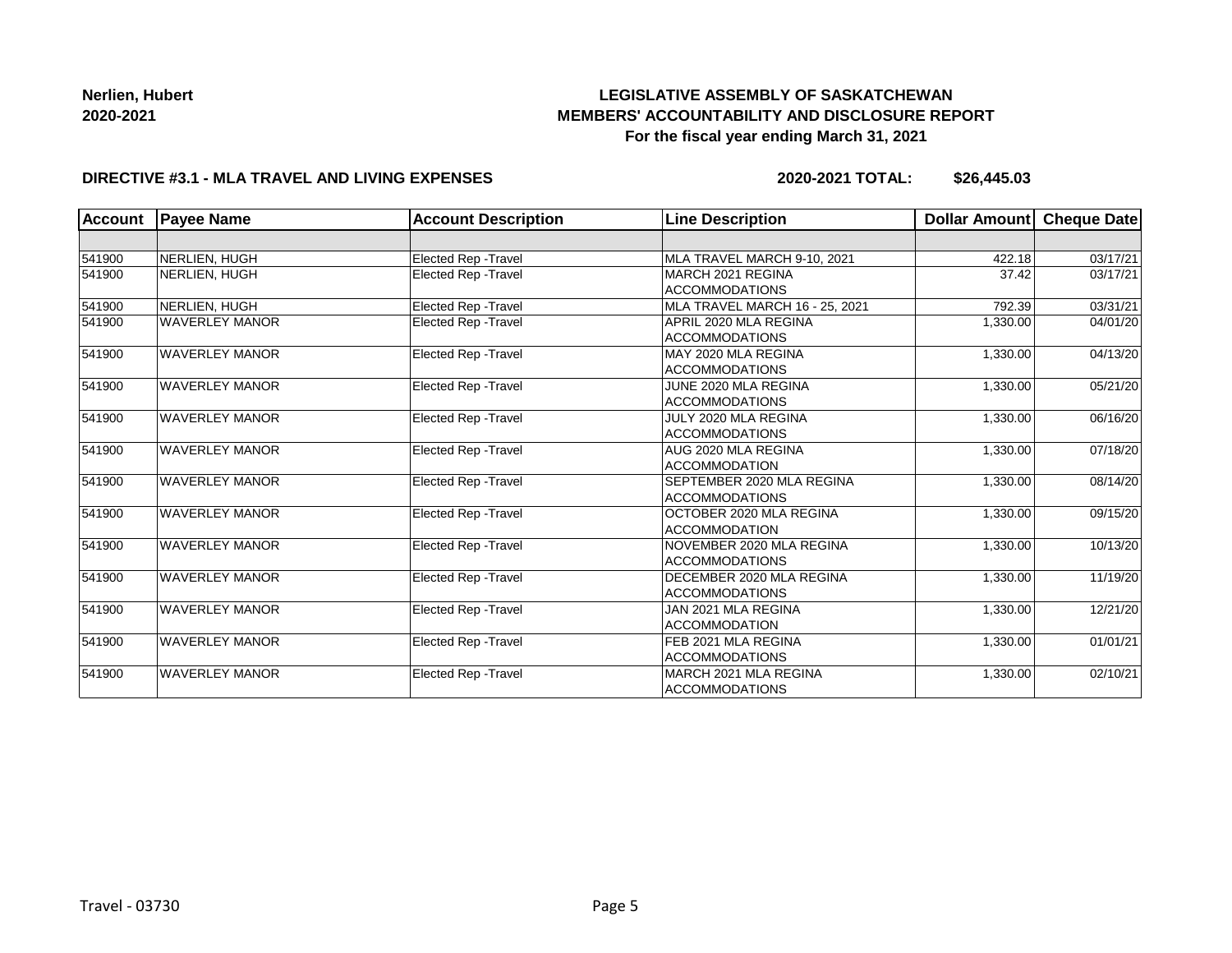## **LEGISLATIVE ASSEMBLY OF SASKATCHEWAN MEMBERS' ACCOUNTABILITY AND DISCLOSURE REPORT For the fiscal year ending March 31, 2021**

### **DIRECTIVE #4.1 - CONSTITUENCY SERVICE EXPENSES**

| Account | <b>Payee Name</b>                                             | <b>Account Description</b>                | <b>Line Description</b>                                | Dollar Amount Cheque Date |          |
|---------|---------------------------------------------------------------|-------------------------------------------|--------------------------------------------------------|---------------------------|----------|
|         |                                                               |                                           |                                                        |                           |          |
| 522000  | PORCUPINE PLAIN, TOWN OF                                      | Rent of Ground, Buildings and Other Space | APRIL/MAY/JUNE 2020 MLA OFFICE<br><b>RENT</b>          | 1,050.00                  | 06/16/20 |
| 522000  | PORCUPINE PLAIN, TOWN OF                                      | Rent of Ground, Buildings and Other Space | JULY, AUGUST, SEPTEMBER 2020 MLA<br><b>OFFICE RENT</b> | 1,050.00                  | 09/04/20 |
| 522000  | PORCUPINE PLAIN, TOWN OF                                      | Rent of Ground, Buildings and Other Space | OCT, NOV, DEC 2020 MLA OFFICE RENT                     | 1,050.00                  | 12/01/20 |
| 522000  | PORCUPINE PLAIN, TOWN OF                                      | Rent of Ground, Buildings and Other Space | JAN, FEB, MAR 2021 MLA OFFICE RENT                     | 1,050.00                  | 03/03/21 |
| 522200  | MINISTER OF FINANCE-MINISTRY OF<br>SASKBUILDS AND PROCUREMENT | <b>Rent of Photocopiers</b>               | PHOTOCOPIER SERVICE FEES 20/21                         | 100.00                    | 01/01/21 |
| 522200  | TOSHIBA TEC CANADA BUSINESS<br><b>SOLUTIONS INC</b>           | Rent of Photocopiers                      | <b>COPIER CHARGES</b>                                  | 15.41                     | 04/01/20 |
| 522200  | <b>TOSHIBA TEC CANADA BUSINESS</b><br>SOLUTIONS INC           | Rent of Photocopiers                      | <b>COPIER CHARGES</b>                                  | 141.58                    | 04/01/20 |
| 522200  | <b>TOSHIBA TEC CANADA BUSINESS</b><br>SOLUTIONS INC           | Rent of Photocopiers                      | <b>COPIER CHARGES</b>                                  | 150.55                    | 05/01/20 |
| 522200  | TOSHIBA TEC CANADA BUSINESS<br>SOLUTIONS INC                  | Rent of Photocopiers                      | <b>COPIER CHARGES</b>                                  | 156.76                    | 06/01/20 |
| 522200  | <b>TOSHIBA TEC CANADA BUSINESS</b><br>SOLUTIONS INC           | Rent of Photocopiers                      | <b>COPIER CHARGES</b>                                  | $\overline{14.53}$        | 07/01/20 |
| 522200  | <b>TOSHIBA TEC CANADA BUSINESS</b><br>SOLUTIONS INC           | Rent of Photocopiers                      | <b>COPIER CHARGES</b>                                  | 113.26                    | 08/01/20 |
| 522200  | TOSHIBA TEC CANADA BUSINESS<br><b>SOLUTIONS INC</b>           | Rent of Photocopiers                      | <b>COPIER CHARGES</b>                                  | 113.26                    | 09/01/20 |
| 522200  | <b>TOSHIBA TEC CANADA BUSINESS</b><br>SOLUTIONS INC           | Rent of Photocopiers                      | <b>COPIER CHARGES</b>                                  | 113.26                    | 09/02/20 |
| 522200  | <b>TOSHIBA TEC CANADA BUSINESS</b><br>SOLUTIONS INC           | Rent of Photocopiers                      | <b>COPIER CHARGES</b>                                  | 257.10                    | 11/01/20 |
| 522200  | TOSHIBA TEC CANADA BUSINESS<br>SOLUTIONS INC                  | Rent of Photocopiers                      | <b>COPIER CHARGES</b>                                  | 113.26                    | 11/01/20 |
| 522200  | TOSHIBA TEC CANADA BUSINESS<br><b>SOLUTIONS INC</b>           | Rent of Photocopiers                      | <b>COPIER CHARGES</b>                                  | 113.26                    | 12/01/20 |
| 522200  | TOSHIBA TEC CANADA BUSINESS<br>SOLUTIONS INC                  | Rent of Photocopiers                      | <b>COPIER CHARGES</b>                                  | 113.26                    | 01/01/21 |
| 522200  | TOSHIBA TEC CANADA BUSINESS<br><b>SOLUTIONS INC</b>           | Rent of Photocopiers                      | <b>COPIER CHARGES</b>                                  | 163.38                    | 02/01/21 |
| 522200  | TOSHIBA TEC CANADA BUSINESS<br>SOLUTIONS INC                  | Rent of Photocopiers                      | <b>COPIER CHARGES</b>                                  | 129.53                    | 03/01/21 |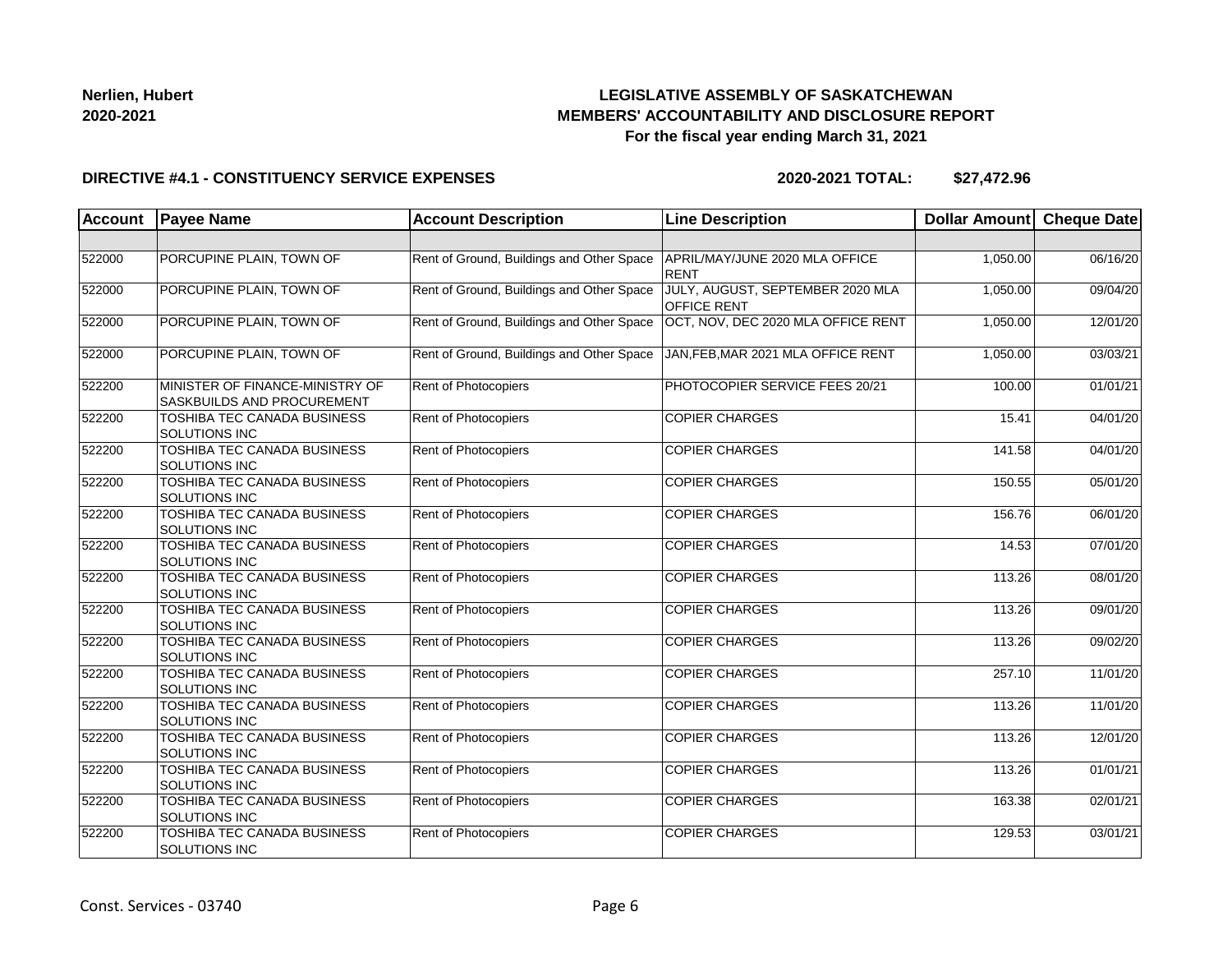## **LEGISLATIVE ASSEMBLY OF SASKATCHEWAN MEMBERS' ACCOUNTABILITY AND DISCLOSURE REPORT For the fiscal year ending March 31, 2021**

### **DIRECTIVE #4.1 - CONSTITUENCY SERVICE EXPENSES**

| <b>Account</b> | <b>Payee Name</b>                                                    | <b>Account Description</b>           | <b>Line Description</b>           | Dollar Amount Cheque Date |                       |
|----------------|----------------------------------------------------------------------|--------------------------------------|-----------------------------------|---------------------------|-----------------------|
|                |                                                                      |                                      |                                   |                           |                       |
| 522500         | JOHNSTON AGENCIES PORCUPINE<br>PLAIN                                 | <b>Insurance Premiums</b>            | INSURANCE POLICY C70126877-0 2020 | 752.60                    | 04/25/20              |
| 525000         | MINISTER OF FINANCE-MINISTRY OF<br><b>SASKBUILDS AND PROCUREMENT</b> | Postal, Courier, Freight and Related | <b>AUGUST 2020 MAIL SERVICES</b>  | 997.25                    | 09/15/20              |
| 525000         | NERLIEN, HUGH                                                        | Postal, Courier, Freight and Related | <b>REIMB: POSTAGE</b>             | 164.70                    | 07/01/20              |
| 525000         | NERLIEN, HUGH                                                        | Postal, Courier, Freight and Related | REIMB: POSTAGE                    | 14.84                     | 10/02/20              |
| 525000         | NERLIEN, HUGH                                                        | Postal, Courier, Freight and Related | <b>REIMB: POSTAGE</b>             | 3.35                      | 11/01/20              |
| 525000         | NERLIEN, HUGH                                                        | Postal, Courier, Freight and Related | REIMB:POSTAGE                     | 109.20                    | 12/21/20              |
| 525000         | NERLIEN, HUGH                                                        | Postal, Courier, Freight and Related | REIMB: POSTAGE                    | 43.63                     | $\overline{01/02/21}$ |
| 525000         | NERLIEN, HUGH                                                        | Postal, Courier, Freight and Related | REIMB: POSTAGE                    | 1.05                      | 03/30/21              |
| 525000         | PRAIRIE ADVERTISING DISTRIBUTORS<br>LTD.                             | Postal, Courier, Freight and Related | <b>MAIL PREP</b>                  | 215.30                    | 09/01/20              |
| 528000         | NERLIEN, HUGH                                                        | <b>Support Services</b>              | <b>REIMB: TECHNICAL SERVICE</b>   | 288.59                    | 03/26/21              |
| 530300         | MARU GROUP CANADA INC.                                               | Primary Research/Focus group         | AD HOC RESEARCH                   | 661.11                    | 06/01/20              |
| 530300         | MARU GROUP CANADA INC.                                               | Primary Research/Focus group         | <b>AD HOC RESEARCH</b>            | 661.11                    | 10/01/20              |
| 530300         | MARU GROUP CANADA INC.                                               | Primary Research/Focus group         | <b>AD HOC RESEARCH</b>            | 632.97                    | 03/01/21              |
| 530300         | MARU GROUP CANADA INC.                                               | Primary Research/Focus group         | <b>AD HOC RESEARCH</b>            | 632.97                    | 03/01/21              |
| 530500         | <b>BOARD OF EDUCATION OF THE</b>                                     | Media Placement                      | FLCS SRC 2019-2020 YEARBOOK       | 50.00                     | 06/18/20              |
|                | HORIZON SCHOOL DIVISION NO. 205 OF                                   |                                      | <b>ADVERTISING</b>                |                           |                       |
|                | <b>SASKATCHEWAN</b>                                                  |                                      |                                   |                           |                       |
| 530500         | CHASE PLACE ARENA                                                    | Media Placement                      | ADVERTISING                       | 100.00                    | 12/01/20              |
| 530500         | FOAM LAKE REVIEW LTD.                                                | Media Placement                      | ADVERTISING                       | 20.00                     | 06/01/20              |
| 530500         | FOAM LAKE REVIEW LTD.                                                | Media Placement                      | <b>ADVERTISING</b>                | 504.50                    | 07/01/20              |
| 530500         | FOAM LAKE REVIEW LTD.                                                | Media Placement                      | ADVERTISING                       | 384.00                    | 08/01/20              |
| 530500         | FOAM LAKE REVIEW LTD.                                                | Media Placement                      | ADVERTISING                       | 471.76                    | 09/01/20              |
| 530500         | FOAM LAKE REVIEW LTD.                                                | Media Placement                      | <b>ADVERTISING</b>                | 23.81                     | 12/01/20              |
| 530500         | <b>FOAM LAKE REVIEW LTD.</b>                                         | Media Placement                      | ADVERTISING                       | 280.00                    | 01/01/21              |
| 530500         | <b>FOAM LAKE REVIEW LTD.</b>                                         | Media Placement                      | <b>ADVERTISING</b>                | 428.40                    | 03/01/21              |
| 530500         | FOAM LAKE, TOWN OF                                                   | Media Placement                      | <b>ADVERTISING</b>                | 85.50                     | 05/01/20              |
| 530500         | JIM PATTISON BROADCAST GROUP                                         | Media Placement                      | <b>ADVERTISING</b>                | 230.80                    | $\overline{05}/01/20$ |
| 530500         | JIM PATTISON BROADCAST GROUP                                         | Media Placement                      | <b>ADVERTISING</b>                | 288.50                    | 06/01/20              |
| 530500         | JIM PATTISON BROADCAST GROUP                                         | Media Placement                      | ADVERTISING                       | 230.80                    | 07/01/20              |
| 530500         | JIM PATTISON BROADCAST GROUP                                         | Media Placement                      | <b>ADVERTISING</b>                | 230.80                    | 08/01/20              |
| 530500         | JIM PATTISON BROADCAST GROUP                                         | Media Placement                      | <b>ADVERTISING</b>                | 288.50                    | 09/01/20              |
| 530500         | JIM PATTISON BROADCAST GROUP                                         | Media Placement                      | <b>ADVERTISING</b>                | 115.40                    | $\overline{11}/01/20$ |
| 530500         | JIM PATTISON BROADCAST GROUP                                         | Media Placement                      | <b>ADVERTISING</b>                | 173.10                    | 01/01/21              |
| 530500         | JIM PATTISON BROADCAST GROUP                                         | Media Placement                      | <b>ADVERTISING</b>                | 57.70                     | 01/01/21              |
| 530500         | JIM PATTISON BROADCAST GROUP                                         | Media Placement                      | ADVERTISING                       | 230.80                    | 02/01/21              |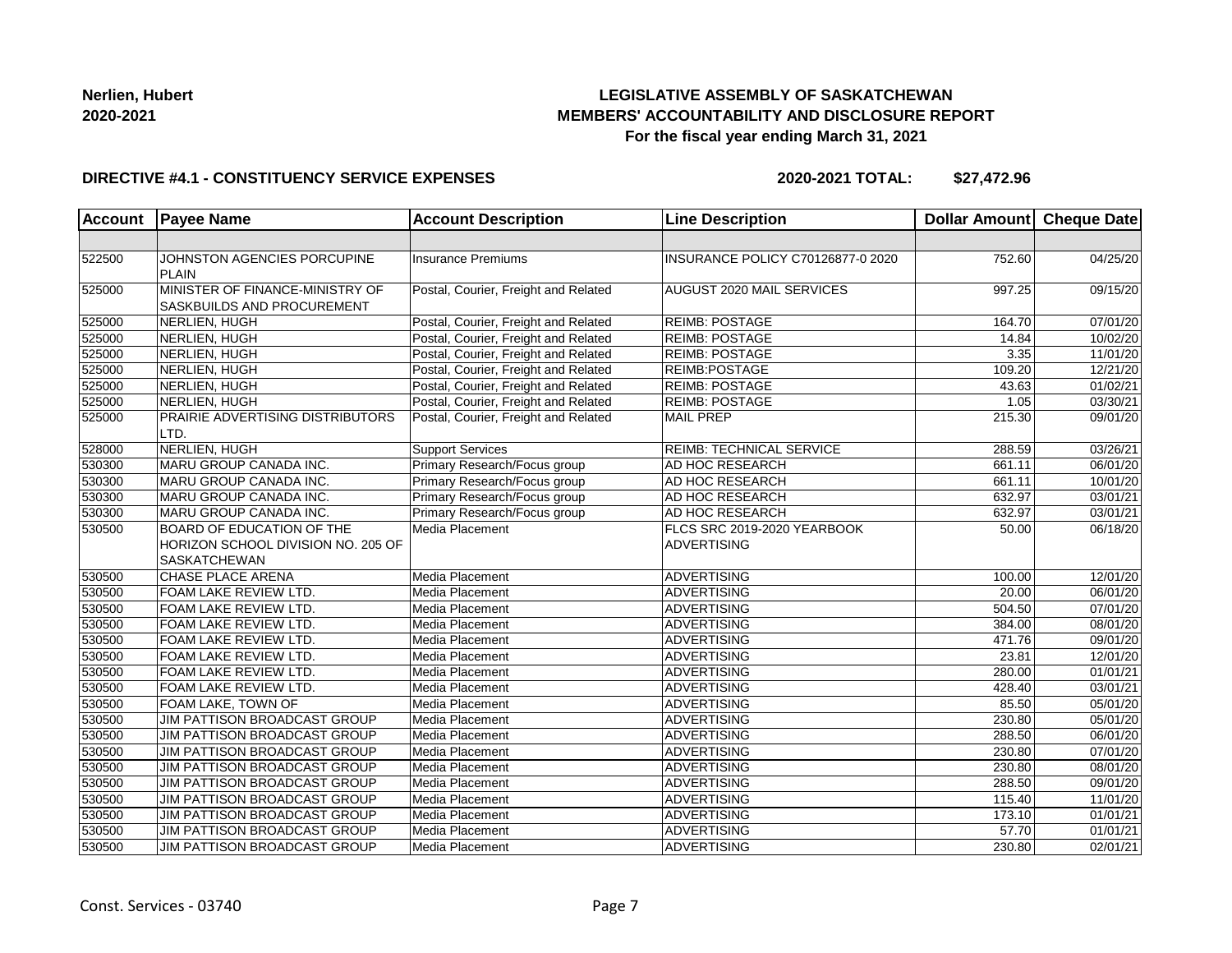## **LEGISLATIVE ASSEMBLY OF SASKATCHEWAN MEMBERS' ACCOUNTABILITY AND DISCLOSURE REPORT For the fiscal year ending March 31, 2021**

### **DIRECTIVE #4.1 - CONSTITUENCY SERVICE EXPENSES**

| <b>Account</b> | <b>Payee Name</b>                  | <b>Account Description</b> | <b>Line Description</b> | <b>Dollar Amount</b> | <b>Cheque Date</b>    |
|----------------|------------------------------------|----------------------------|-------------------------|----------------------|-----------------------|
|                |                                    |                            |                         |                      |                       |
| 530500         | JIM PATTISON BROADCAST GROUP       | Media Placement            | <b>ADVERTISING</b>      | 230.80               | 03/01/21              |
| 530500         | JIM PATTISON BROADCAST GROUP       | Media Placement            | <b>ADVERTISING</b>      | 230.80               | 03/31/21              |
| 530500         | <b>JUNCTION REVIEW</b>             | Media Placement            | <b>ADVERTISING</b>      | 40.00                | 05/01/20              |
| 530500         | <b>JUNCTION REVIEW</b>             | Media Placement            | <b>ADVERTISING</b>      | 32.00                | 06/01/20              |
| 530500         | <b>JUNCTION REVIEW</b>             | Media Placement            | <b>ADVERTISING</b>      | 32.00                | 07/01/20              |
| 530500         | <b>JUNCTION REVIEW</b>             | Media Placement            | <b>ADVERTISING</b>      | 72.51                | 07/01/20              |
| 530500         | <b>JUNCTION REVIEW</b>             | Media Placement            | <b>ADVERTISING</b>      | 40.00                | 08/01/20              |
| 530500         | <b>JUNCTION REVIEW</b>             | Media Placement            | <b>ADVERTISING</b>      | 62.54                | 08/01/20              |
| 530500         | <b>JUNCTION REVIEW</b>             | Media Placement            | <b>ADVERTISING</b>      | 32.00                | 09/01/20              |
| 530500         | <b>JUNCTION REVIEW</b>             | Media Placement            | <b>ADVERTISING</b>      | 189.44               | 09/01/20              |
| 530500         | <b>JUNCTION REVIEW</b>             | Media Placement            | <b>ADVERTISING</b>      | 8.00                 | 11/01/20              |
| 530500         | <b>JUNCTION REVIEW</b>             | Media Placement            | <b>ADVERTISING</b>      | 52.00                | $\overline{01/0}1/21$ |
| 530500         | <b>JUNCTION REVIEW</b>             | Media Placement            | <b>ADVERTISING</b>      | 62.64                | 01/01/21              |
| 530500         | <b>JUNCTION REVIEW</b>             | Media Placement            | <b>ADVERTISING</b>      | 104.00               | 02/01/21              |
| 530500         | <b>JUNCTION REVIEW</b>             | Media Placement            | <b>ADVERTISING</b>      | 327.20               | 03/01/21              |
| 530500         | <b>JUNCTION REVIEW</b>             | Media Placement            | <b>ADVERTISING</b>      | 104.00               | 03/09/21              |
| 530500         | <b>JUNCTION REVIEW</b>             | Media Placement            | <b>ADVERTISING</b>      | 50.32                | 03/25/21              |
| 530500         | <b>JUNCTION REVIEW</b>             | Media Placement            | <b>ADVERTISING</b>      | 130.00               | 03/25/21              |
| 530500         | <b>KELVINGTON CHRONICLE</b>        | Media Placement            | <b>ADVERTISING</b>      | 142.50               | 04/01/20              |
| 530500         | <b>KELVINGTON CHRONICLE</b>        | Media Placement            | <b>ADVERTISING</b>      | 220.00               | 04/01/20              |
| 530500         | <b>KELVINGTON CHRONICLE</b>        | Media Placement            | <b>ADVERTISING</b>      | 81.00                | 05/01/20              |
| 530500         | <b>KELVINGTON CHRONICLE</b>        | Media Placement            | <b>ADVERTISING</b>      | 100.00               | 06/02/20              |
| 530500         | <b>KELVINGTON CHRONICLE</b>        | Media Placement            | <b>ADVERTISING</b>      | 81.00                | 08/01/20              |
| 530500         | <b>KELVINGTON CHRONICLE</b>        | Media Placement            | <b>ADVERTISING</b>      | 320.00               | 08/01/20              |
| 530500         | <b>KELVINGTON CHRONICLE</b>        | Media Placement            | <b>ADVERTISING</b>      | 54.00                | 11/01/20              |
| 530500         | <b>KELVINGTON CHRONICLE</b>        | Media Placement            | <b>ADVERTISING</b>      | 80.00                | 01/01/21              |
| 530500         | <b>KELVINGTON CHRONICLE</b>        | Media Placement            | <b>ADVERTISING</b>      | 81.00                | 02/01/21              |
| 530500         | <b>KELVINGTON CHRONICLE</b>        | Media Placement            | <b>ADVERTISING</b>      | 300.00               | 03/01/21              |
| 530500         | <b>KELVINGTON REC ARENA</b>        | Media Placement            | <b>ADVERTISING</b>      | 100.00               | 02/01/21              |
| 530500         | <b>PEPPERTREE SIGN</b>             | Media Placement            | <b>ADVERTISING</b>      | 600.00               | 04/04/20              |
| 530500         | <b>PEPPERTREE SIGN</b>             | Media Placement            | <b>ADVERTISING</b>      | 600.00               | 07/01/20              |
| 530500         | <b>PEPPERTREE SIGN</b>             | Media Placement            | <b>ADVERTISING</b>      | 400.00               | 11/01/20              |
| 530500         | <b>PEPPERTREE SIGN</b>             | Media Placement            | <b>ADVERTISING</b>      | 600.00               | 01/05/21              |
| 530500         | <b>PNG PRAIRIE NEWSPAPER GROUP</b> | Media Placement            | <b>ADVERTISING</b>      | 61.05                | 04/22/20              |
| 530500         | PNG PRAIRIE NEWSPAPER GROUP        | Media Placement            | <b>ADVERTISING</b>      | 50.00                | 05/01/20              |
| 530500         | PNG PRAIRIE NEWSPAPER GROUP        | Media Placement            | <b>ADVERTISING</b>      | 61.05                | 06/01/20              |
| 530500         | PNG PRAIRIE NEWSPAPER GROUP        | Media Placement            | <b>ADVERTISING</b>      | 112.00               | 07/01/20              |
| 530500         | PNG PRAIRIE NEWSPAPER GROUP        | Media Placement            | <b>ADVERTISING</b>      | 61.05                | 07/01/20              |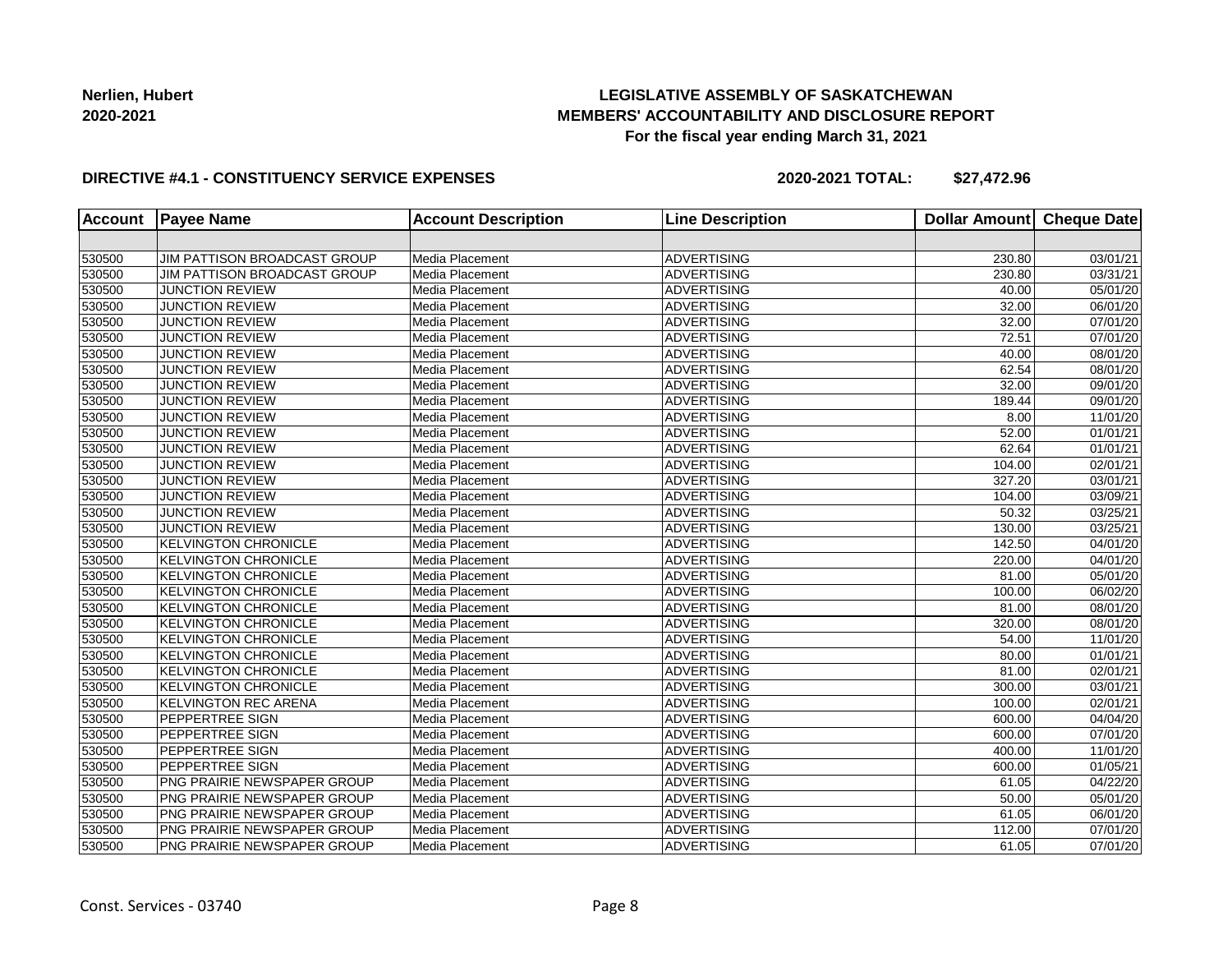## **LEGISLATIVE ASSEMBLY OF SASKATCHEWAN MEMBERS' ACCOUNTABILITY AND DISCLOSURE REPORT For the fiscal year ending March 31, 2021**

#### **DIRECTIVE #4.1 - CONSTITUENCY SERVICE EXPENSES**

| <b>Account</b> | <b>Payee Name</b>                 | <b>Account Description</b>    | <b>Line Description</b>                | <b>Dollar Amount</b> | <b>Cheque Date</b>    |
|----------------|-----------------------------------|-------------------------------|----------------------------------------|----------------------|-----------------------|
|                |                                   |                               |                                        |                      |                       |
| 530500         | PNG PRAIRIE NEWSPAPER GROUP       | Media Placement               | <b>ADVERTISING</b>                     | 246.05               | 08/01/20              |
| 530500         | PNG PRAIRIE NEWSPAPER GROUP       | Media Placement               | <b>ADVERTISING</b>                     | 246.05               | 09/01/20              |
| 530500         | PNG PRAIRIE NEWSPAPER GROUP       | Media Placement               | ADVERTISING                            | 110.00               | 01/01/21              |
| 530500         | PNG PRAIRIE NEWSPAPER GROUP       | Media Placement               | ADVERTISING                            | 55.00                | 01/01/21              |
| 530500         | PNG PRAIRIE NEWSPAPER GROUP       | Media Placement               | <b>ADVERTISING</b>                     | 98.33                | 02/17/21              |
| 530500         | PNG PRAIRIE NEWSPAPER GROUP       | Media Placement               | <b>ADVERTISING</b>                     | 53.33                | 03/01/21              |
| 530500         | PNG PRAIRIE NEWSPAPER GROUP       | Media Placement               | <b>ADVERTISING</b>                     | 106.77               | 03/24/21              |
| 530500         | PORCUPINE PLAIN EDC               | Media Placement               | <b>ADVERTISING</b>                     | 35.00                | 06/19/20              |
| 530500         | PORCUPINE PLAIN EDC               | Media Placement               | ADVERTISING                            | 70.00                | 09/01/20              |
| 530500         | PORCUPINE PLAIN EDC               | Media Placement               | <b>ADVERTISING</b>                     | 40.00                | 01/01/21              |
| 530500         | PORCUPINE PLAIN EDC               | Media Placement               | <b>ADVERTISING</b>                     | 45.00                | 03/17/21              |
| 530500         | POSTMEDIA NETWORK INC.            | Media Placement               | <b>ADVERTISING - NO GST</b>            | 287.50               | 03/20/21              |
| 530500         | <b>ROSE VALLEY &amp; DISTRICT</b> | Media Placement               | <b>ADVERTISING</b>                     | 150.00               | 02/01/21              |
|                | RECREATIONAL COMPLEX              |                               |                                        |                      |                       |
|                | <b>ASSOCIATION</b>                |                               |                                        |                      |                       |
| 530500         | TISDALE SNOWMOBILE CLUB INC.      | Media Placement               | <b>ADVERTISING</b>                     | 100.00               | 11/01/20              |
| 530500         | TISDALE, TOWN OF                  | Media Placement               | <b>ADVERTISING</b>                     | 500.00               | 01/06/21              |
| 530500         | <b>WADENA NEWS</b>                | Media Placement               | <b>ADVERTISING</b>                     | 238.00               | 04/06/20              |
| 530500         | <b>WADENA NEWS</b>                | Media Placement               | <b>ADVERTISING</b>                     | 132.00               | 05/06/20              |
| 530500         | <b>WADENA NEWS</b>                | Media Placement               | <b>ADVERTISING</b>                     | 38.00                | 07/01/20              |
| 530500         | <b>WADENA NEWS</b>                | Media Placement               | ADVERTISING                            | 132.00               | 07/01/20              |
| 530500         | <b>WADENA NEWS</b>                | Media Placement               | <b>ADVERTISING</b>                     | 187.68               | 09/01/20              |
| 530500         | <b>WADENA NEWS</b>                | Media Placement               | <b>ADVERTISING</b>                     | 109.76               | 01/01/21              |
| 530500         | <b>WADENA NEWS</b>                | Media Placement               | <b>ADVERTISING - NO GST</b>            | 113.40               | 02/01/21              |
| 530500         | <b>WADENA NEWS</b>                | Media Placement               | <b>ADVERTISING</b>                     | 214.20               | 02/08/21              |
| 530500         | <b>WADENA NEWS</b>                | Media Placement               | ADVERTISING                            | 65.28                | 03/29/21              |
| 530500         | WADENA, TOWN OF                   | Media Placement               | ADVERTISING                            | 50.00                | 02/01/21              |
| 530500         | WYNYARD, TOWN OF                  | Media Placement               | <b>ADVERTISING</b>                     | 250.00               | 12/09/20              |
| 530800         | <b>WESTERN LITHO LTD.</b>         | Publications                  | <b>NEWSLETTERS</b>                     | 1,095.00             | 09/01/20              |
| 530900         | NERLIEN, HUGH                     | <b>Promotional Items</b>      | REIMB: FLAGS/OFFICE SUPPLIES           | 106.89               | 08/09/20              |
| 530900         | NERLIEN, HUGH                     | <b>Promotional Items</b>      | <b>REIMB: OFFICE SUPPLIES/BUSINESS</b> | 75.00                | 12/01/20              |
|                |                                   |                               | <b>CARDS/WREATHS</b>                   |                      |                       |
| 530900         | <b>SIGNATURE GRAPHICS</b>         | <b>Promotional Items</b>      | <b>CHRISTMAS CARDS</b>                 | 209.88               | 12/01/20              |
| 530900         | ULTRA PRINT SERVICES LTD.         | <b>Promotional Items</b>      | <b>MAGNETIC CALENDARS</b>              | 412.34               | 01/01/21              |
| 550100         | NERLIEN, HUGH                     | <b>Printed Forms</b>          | <b>REIMB: OFFICE SUPPLIES/BUSINESS</b> | 47.71                | 12/01/20              |
|                |                                   |                               | CARDS/WREATHS                          |                      |                       |
| 550200         | FOAM LAKE REVIEW LTD.             | Books, Mags and Ref Materials | SUBSCRIPTION - H. NERLIEN, MLA         | 42.00                | $\overline{06}/01/20$ |
| 550200         | <b>JUNCTION REVIEW</b>            | Books, Mags and Ref Materials | SUBSCRIPTION - H. NERLIEN, MLA         | 30.48                | 06/01/20              |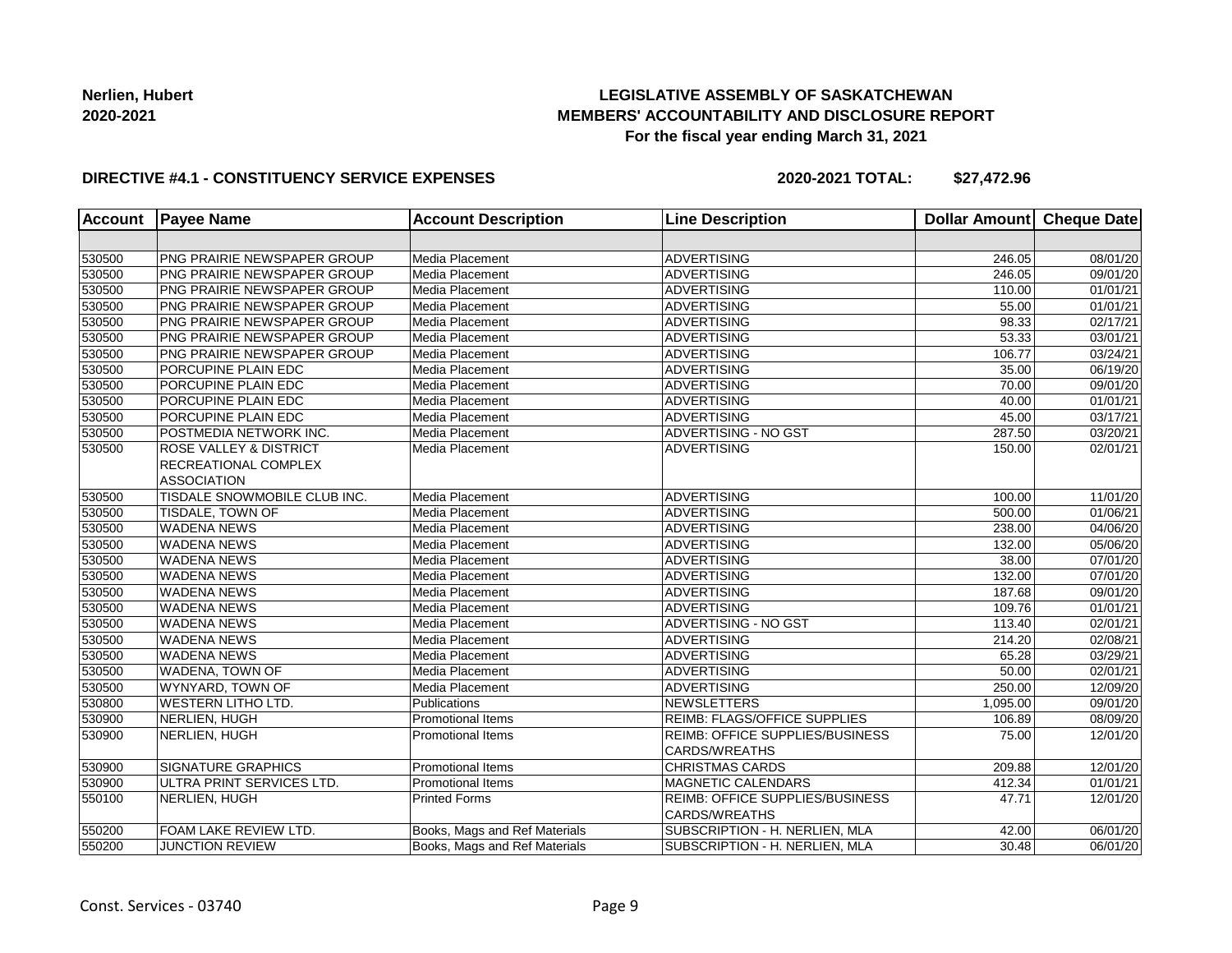## **LEGISLATIVE ASSEMBLY OF SASKATCHEWAN MEMBERS' ACCOUNTABILITY AND DISCLOSURE REPORT For the fiscal year ending March 31, 2021**

### **DIRECTIVE #4.1 - CONSTITUENCY SERVICE EXPENSES**

| <b>Account</b> | <b>Payee Name</b>     | <b>Account Description</b>         | <b>Line Description</b>                | Dollar Amount | <b>Cheque Date</b> |
|----------------|-----------------------|------------------------------------|----------------------------------------|---------------|--------------------|
|                |                       |                                    |                                        |               |                    |
| 550200         | NERLIEN, HUGH         | Books, Mags and Ref Materials      | <b>REIMB: MAP</b>                      | 13.00         | 09/01/20           |
| 550200         | WYNYARD ADVANCE LTD.  | Books, Mags and Ref Materials      | <b>SUBSCRIPTION - H.NERLIEN, MLA</b>   | 43.00         | 06/01/20           |
| 555000         | NERLIEN, HUGH         | Other Material and Supplies        | <b>REIMB: SOFTWARE/OFFICE SUPPLIES</b> | 99.23         | 07/01/20           |
| 555000         | <b>INERLIEN, HUGH</b> | <b>Other Material and Supplies</b> | <b>REIMB: FLAGS/OFFICE SUPPLIES</b>    | 65.48         | 08/09/20           |
| 555000         | NERLIEN, HUGH         | <b>Other Material and Supplies</b> | <b>REIMB: OFFICE SUPPLIES</b>          | 30.00         | 09/16/20           |
| 555000         | <b>NERLIEN, HUGH</b>  | Other Material and Supplies        | REIMB: OFFICE SUPPLIES                 | 27.73         | 11/13/20           |
| 555000         | NERLIEN, HUGH         | <b>Other Material and Supplies</b> | <b>REIMB: OFFICE SUPPLIES/BUSINESS</b> | 11.09         | 12/01/20           |
|                |                       |                                    | CARDS/WREATHS                          |               |                    |
| 555000         | INERLIEN. HUGH        | <b>Other Material and Supplies</b> | <b>REIMB: OFFICE SUPPLIES</b>          | 83.45         | 01/25/21           |
| 564600         | INERLIEN. HUGH        | Computer Software - Exp            | <b>REIMB: SOFTWARE/OFFICE SUPPLIES</b> | 120.99        | 07/01/20           |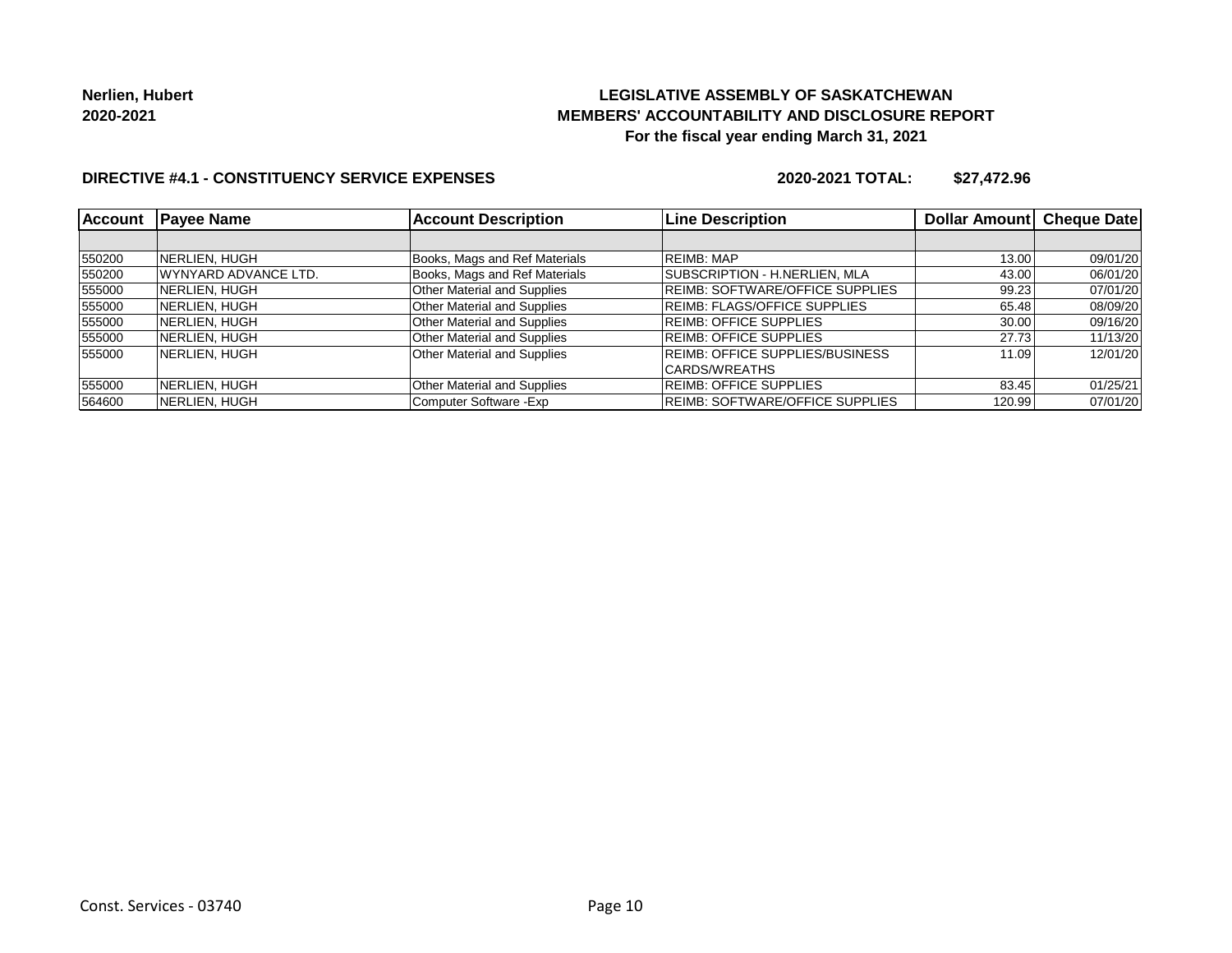## **LEGISLATIVE ASSEMBLY OF SASKATCHEWAN MEMBERS' ACCOUNTABILITY AND DISCLOSURE REPORT For the fiscal year ending March 31, 2021**

#### **DIRECTIVE #6 - CONSTITUENCY ASSISTANT EXPENSES**

**2020-2021 TOTAL: \$44,065.74**

| <b>Account</b> | <b>Payee Name</b>             | <b>Account Description</b>       | Dollar Amount Cheque Date |          |
|----------------|-------------------------------|----------------------------------|---------------------------|----------|
|                |                               |                                  |                           |          |
| 513000         | <b>GRISDALE, CHRISTINE R.</b> | Out-of-Scope Permanent           | 0.00                      | 04/01/20 |
| 513000         | <b>GRISDALE, CHRISTINE R.</b> | Out-of-Scope Permanent           | $-200.00$                 | 04/13/20 |
| 513000         | <b>GRISDALE, CHRISTINE R.</b> | Out-of-Scope Permanent           | 1,600.00                  | 04/14/20 |
| 513000         | <b>GRISDALE, CHRISTINE R.</b> | Out-of-Scope Permanent           | 1,600.00                  | 05/01/20 |
| 513000         | <b>GRISDALE, CHRISTINE R.</b> | Out-of-Scope Permanent           | 1,600.00                  | 05/13/20 |
| 513000         | <b>GRISDALE, CHRISTINE R.</b> | Out-of-Scope Permanent           | 1,600.00                  | 05/27/20 |
| 513000         | <b>GRISDALE, CHRISTINE R.</b> | Out-of-Scope Permanent           | 1,704.00                  | 06/10/20 |
| 513000         | <b>GRISDALE, CHRISTINE R.</b> | Out-of-Scope Permanent           | 1,620.80                  | 06/24/20 |
| 513000         | GRISDALE, CHRISTINE R.        | Out-of-Scope Permanent           | 1,177.61                  | 07/08/20 |
| 513000         | GRISDALE, CHRISTINE R.        | Out-of-Scope Permanent           | 1,519.50                  | 07/22/20 |
| 513000         | <b>GRISDALE, CHRISTINE R.</b> | Out-of-Scope Permanent           | 1,620.80                  | 08/05/20 |
| 513000         | <b>GRISDALE, CHRISTINE R.</b> | Out-of-Scope Permanent           | 1,620.80                  | 08/19/20 |
| 513000         | GRISDALE, CHRISTINE R.        | Out-of-Scope Permanent           | 1,620.80                  | 09/02/20 |
| 513000         | <b>GRISDALE, CHRISTINE R.</b> | Out-of-Scope Permanent           | 1,620.80                  | 09/16/20 |
| 513000         | <b>GRISDALE, CHRISTINE R.</b> | Out-of-Scope Permanent           | 1,620.80                  | 10/01/20 |
| 513000         | <b>GRISDALE, CHRISTINE R.</b> | Out-of-Scope Permanent           | 3,444.20                  | 10/06/20 |
| 513000         | <b>GRISDALE, CHRISTINE R.</b> | Out-of-Scope Permanent           | 1.620.80                  | 11/10/20 |
| 513000         | <b>GRISDALE, CHRISTINE R.</b> | Out-of-Scope Permanent           | 1,544.83                  | 11/24/20 |
| 513000         | <b>GRISDALE, CHRISTINE R.</b> | Out-of-Scope Permanent           | 1,827.20                  | 12/09/20 |
| 513000         | GRISDALE, CHRISTINE R.        | Out-of-Scope Permanent           | 1,827.20                  | 12/22/20 |
| 513000         | <b>GRISDALE, CHRISTINE R.</b> | Out-of-Scope Permanent           | 1,827.20                  | 01/06/21 |
| 513000         | <b>GRISDALE, CHRISTINE R.</b> | Out-of-Scope Permanent           | 1,598.80                  | 01/20/21 |
| 513000         | GRISDALE, CHRISTINE R.        | Out-of-Scope Permanent           | 1,827.20                  | 02/03/21 |
| 513000         | GRISDALE, CHRISTINE R.        | Out-of-Scope Permanent           | 1,827.20                  | 02/17/21 |
| 513000         | <b>GRISDALE, CHRISTINE R.</b> | Out-of-Scope Permanent           | 1,827.20                  | 03/03/21 |
| 513000         | <b>GRISDALE, CHRISTINE R.</b> | Out-of-Scope Permanent           | 1,827.20                  | 03/17/21 |
| 513000         | GRISDALE, CHRISTINE R.        | Out-of-Scope Permanent           | 1,827.20                  | 03/30/21 |
| 513000         | <b>GRISDALE, CHRISTINE R.</b> | Out-of-Scope Permanent           | 456.80                    | 04/09/21 |
| 519900         | None (Default)                | Change in Y/E Accrued Empl Leave | 0.00                      | 04/20/20 |
|                |                               | Entitlements                     |                           |          |
| 519900         | None (Default)                | Change in Y/E Accrued Empl Leave | 456.80                    | 04/14/21 |
|                |                               | Entitlements                     |                           |          |